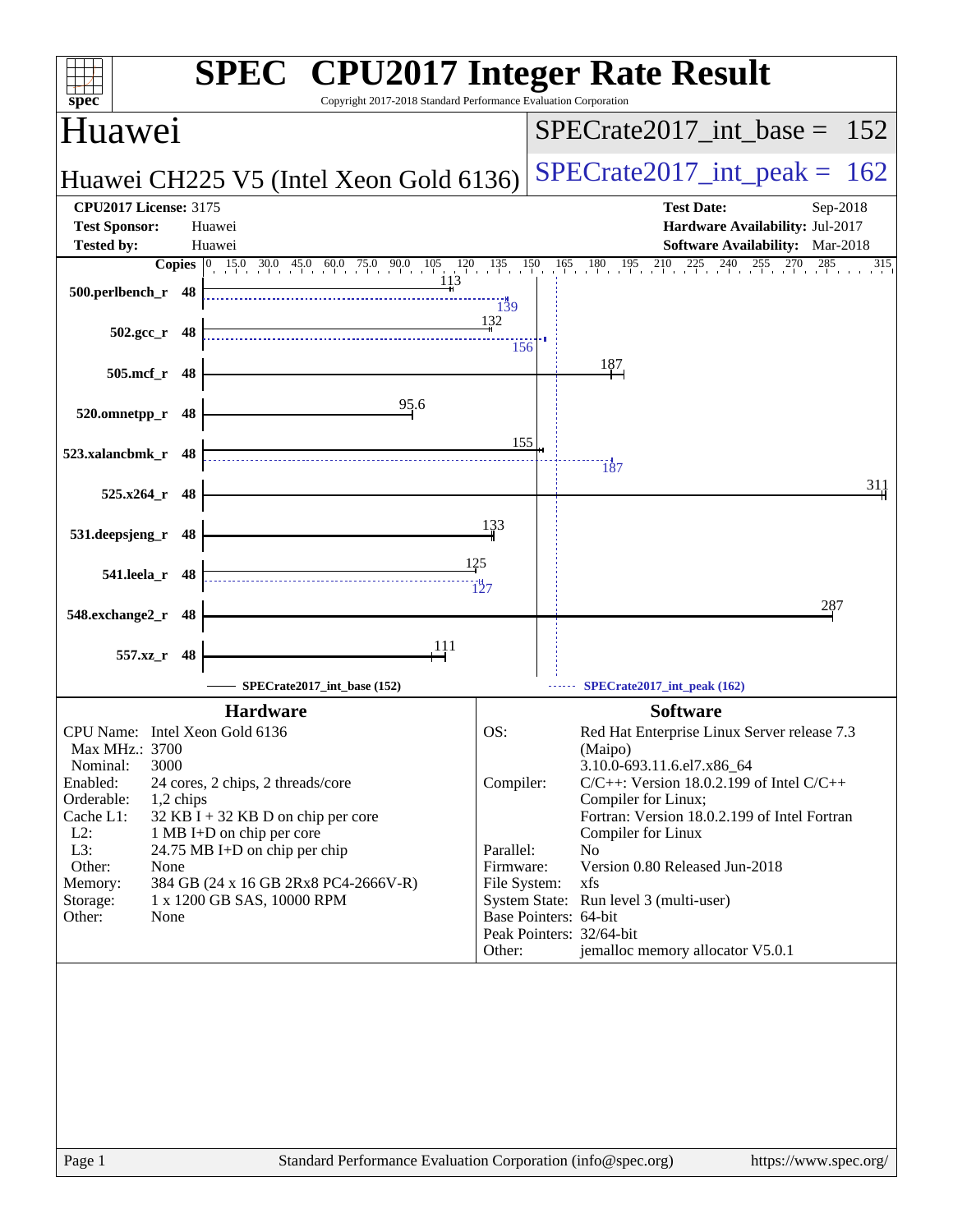

Copyright 2017-2018 Standard Performance Evaluation Corporation

## Huawei

## [SPECrate2017\\_int\\_base =](http://www.spec.org/auto/cpu2017/Docs/result-fields.html#SPECrate2017intbase) 152

Huawei CH225 V5 (Intel Xeon Gold 6136) SPECrate  $2017$ \_int\_peak = 162

**[CPU2017 License:](http://www.spec.org/auto/cpu2017/Docs/result-fields.html#CPU2017License)** 3175 **[Test Date:](http://www.spec.org/auto/cpu2017/Docs/result-fields.html#TestDate)** Sep-2018 **[Test Sponsor:](http://www.spec.org/auto/cpu2017/Docs/result-fields.html#TestSponsor)** Huawei **[Hardware Availability:](http://www.spec.org/auto/cpu2017/Docs/result-fields.html#HardwareAvailability)** Jul-2017 **[Tested by:](http://www.spec.org/auto/cpu2017/Docs/result-fields.html#Testedby)** Huawei **[Software Availability:](http://www.spec.org/auto/cpu2017/Docs/result-fields.html#SoftwareAvailability)** Mar-2018

### **[Results Table](http://www.spec.org/auto/cpu2017/Docs/result-fields.html#ResultsTable)**

|                           | <b>Base</b>   |                |       |                | <b>Peak</b>  |                |       |               |                |              |                |              |                |              |
|---------------------------|---------------|----------------|-------|----------------|--------------|----------------|-------|---------------|----------------|--------------|----------------|--------------|----------------|--------------|
| <b>Benchmark</b>          | <b>Copies</b> | <b>Seconds</b> | Ratio | <b>Seconds</b> | <b>Ratio</b> | <b>Seconds</b> | Ratio | <b>Copies</b> | <b>Seconds</b> | <b>Ratio</b> | <b>Seconds</b> | <b>Ratio</b> | <b>Seconds</b> | <b>Ratio</b> |
| 500.perlbench_r           | 48            | 669            | 114   | 679            | 113          | 676            | 113   | 48            | 548            | 139          | 553            | 138          | 550            | <u>139</u>   |
| $502.\text{gcc}_{r}$      | 48            | 515            | 132   | 515            | 132          | 520            | 131   | 48            | 434            | 157          | 435            | 156          | 436            | 56           |
| $505$ .mcf r              | 48            | 404            | 192   | 416            | 187          | 417            | 186   | 48            | 404            | 192          | 416            | 187          | 417            | 186          |
| 520.omnetpp_r             | 48            | 659            | 95.6  | 660            | 95.5         | 658            | 95.6  | 48            | 659            | 95.6         | 660            | 95.5         | 658            | 95.6         |
| 523.xalancbmk r           | 48            | 326            | 156   | 327            | 155          | 331            | 153   | 48            | 271            | 187          | 272            | 187          | 271            | 187          |
| $525.x264$ r              | 48            | 270            | 311   | 270            | 312          | 271            | 310   | 48            | 270            | 311          | 270            | 312          | 271            | 310          |
| 531.deepsjeng_r           | 48            | 414            | 133   | 415            | 133          | 418            | 132   | 48            | 414            | 133          | 415            | 133          | 418            | 132          |
| 541.leela r               | 48            | 637            | 125   | 641            | 124          | 638            | 125   | 48            | 631            | 126          | 624            | 127          | 623            | 128          |
| 548.exchange2_r           | 48            | 437            | 287   | 438            | 287          | 438            | 287   | 48            | 437            | 287          | 438            | 287          | 438            | 287          |
| $557.xz$ r                | 48            | 468            | 111   | 469            | 111          | 496            | 105   | 48            | 468            | 111          | 469            | <b>111</b>   | 496            | 105          |
| $SPECrate2017$ int base = |               | 152            |       |                |              |                |       |               |                |              |                |              |                |              |

**[SPECrate2017\\_int\\_peak =](http://www.spec.org/auto/cpu2017/Docs/result-fields.html#SPECrate2017intpeak) 162**

Results appear in the [order in which they were run.](http://www.spec.org/auto/cpu2017/Docs/result-fields.html#RunOrder) Bold underlined text [indicates a median measurement.](http://www.spec.org/auto/cpu2017/Docs/result-fields.html#Median)

#### **[Submit Notes](http://www.spec.org/auto/cpu2017/Docs/result-fields.html#SubmitNotes)**

 The numactl mechanism was used to bind copies to processors. The config file option 'submit' was used to generate numactl commands to bind each copy to a specific processor. For details, please see the config file.

### **[Operating System Notes](http://www.spec.org/auto/cpu2017/Docs/result-fields.html#OperatingSystemNotes)**

Stack size set to unlimited using "ulimit -s unlimited"

### **[General Notes](http://www.spec.org/auto/cpu2017/Docs/result-fields.html#GeneralNotes)**

Environment variables set by runcpu before the start of the run: LD\_LIBRARY\_PATH = "/spec2017/lib/ia32:/spec2017/lib/intel64:/spec2017/je5.0.1-32:/spec2017/je5.0.1-64" Binaries compiled on a system with 1x Intel Core i7-6700K CPU + 32GB RAM memory using Redhat Enterprise Linux 7.5 Transparent Huge Pages enabled by default Prior to runcpu invocation Filesystem page cache synced and cleared with: sync; echo 3> /proc/sys/vm/drop\_caches runcpu command invoked through numactl i.e.: numactl --interleave=all runcpu <etc> Yes: The test sponsor attests, as of date of publication, that CVE-2017-5754 (Meltdown) is mitigated in the system as tested and documented. Yes: The test sponsor attests, as of date of publication, that CVE-2017-5753 (Spectre variant 1) is mitigated in the system as tested and documented. Yes: The test sponsor attests, as of date of publication, that CVE-2017-5715 (Spectre variant 2) is mitigated in the system as tested and documented.

**(Continued on next page)**

| Page 2 | Standard Performance Evaluation Corporation (info@spec.org) | https://www.spec.org/ |
|--------|-------------------------------------------------------------|-----------------------|
|--------|-------------------------------------------------------------|-----------------------|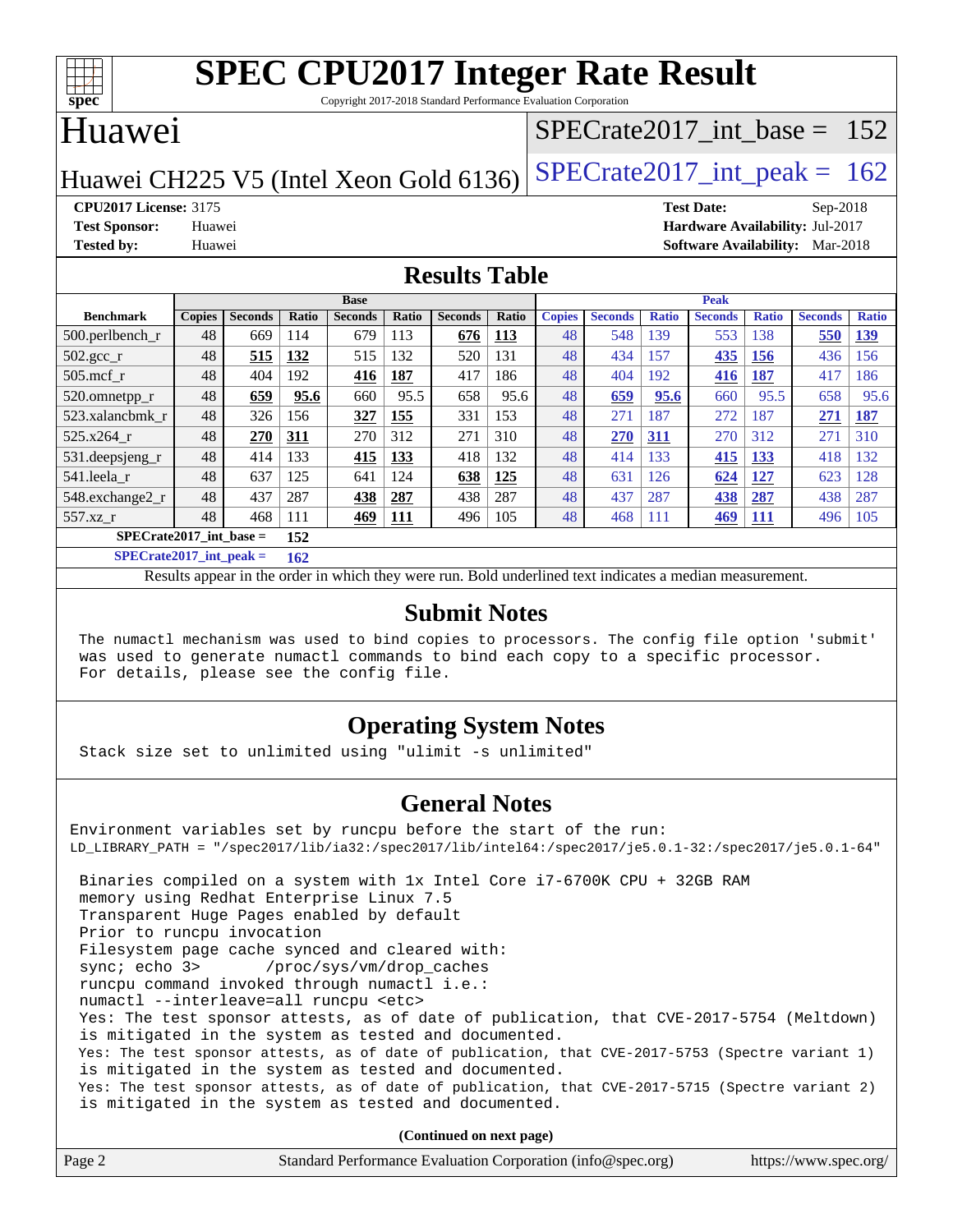

Copyright 2017-2018 Standard Performance Evaluation Corporation

## Huawei

[SPECrate2017\\_int\\_base =](http://www.spec.org/auto/cpu2017/Docs/result-fields.html#SPECrate2017intbase) 152

Huawei CH225 V5 (Intel Xeon Gold 6136) SPECrate  $2017$ \_int\_peak = 162

**[Tested by:](http://www.spec.org/auto/cpu2017/Docs/result-fields.html#Testedby)** Huawei **[Software Availability:](http://www.spec.org/auto/cpu2017/Docs/result-fields.html#SoftwareAvailability)** Mar-2018

**[CPU2017 License:](http://www.spec.org/auto/cpu2017/Docs/result-fields.html#CPU2017License)** 3175 **[Test Date:](http://www.spec.org/auto/cpu2017/Docs/result-fields.html#TestDate)** Sep-2018 **[Test Sponsor:](http://www.spec.org/auto/cpu2017/Docs/result-fields.html#TestSponsor)** Huawei **[Hardware Availability:](http://www.spec.org/auto/cpu2017/Docs/result-fields.html#HardwareAvailability)** Jul-2017

### **[General Notes \(Continued\)](http://www.spec.org/auto/cpu2017/Docs/result-fields.html#GeneralNotes)**

 jemalloc, a general purpose malloc implementation built with the RedHat Enterprise 7.5, and the system compiler gcc 4.8.5 sources available from jemalloc.net or <https://github.com/jemalloc/jemalloc/releases> **[Platform Notes](http://www.spec.org/auto/cpu2017/Docs/result-fields.html#PlatformNotes)** BIOS configuration: Power Policy Set to Performance SNC Set to Enabled IMC Interleaving Set to 1-way Interleave XPT Prefetch Set to Enabled Sysinfo program /spec2017/bin/sysinfo Rev: r5797 of 2017-06-14 96c45e4568ad54c135fd618bcc091c0f running on localhost.localdomain Tue Sep 18 10:40:12 2018 SUT (System Under Test) info as seen by some common utilities. For more information on this section, see <https://www.spec.org/cpu2017/Docs/config.html#sysinfo> From /proc/cpuinfo model name : Intel(R) Xeon(R) Gold 6136 CPU @ 3.00GHz 2 "physical id"s (chips) 48 "processors" cores, siblings (Caution: counting these is hw and system dependent. The following excerpts from /proc/cpuinfo might not be reliable. Use with caution.) cpu cores : 12 siblings : 24 physical 0: cores 0 1 2 3 4 9 10 16 18 19 25 26 physical 1: cores 0 1 2 3 4 9 10 16 18 19 25 26 From lscpu: Architecture: x86\_64 CPU op-mode(s): 32-bit, 64-bit Byte Order: Little Endian  $CPU(s):$  48 On-line CPU(s) list: 0-47 Thread(s) per core: 2 Core(s) per socket: 12 Socket(s): 2 NUMA node(s): 4 Vendor ID: GenuineIntel CPU family: 6 Model: 85 Model name: Intel(R) Xeon(R) Gold 6136 CPU @ 3.00GHz Stepping: 4 CPU MHz: 3000.000 **(Continued on next page)**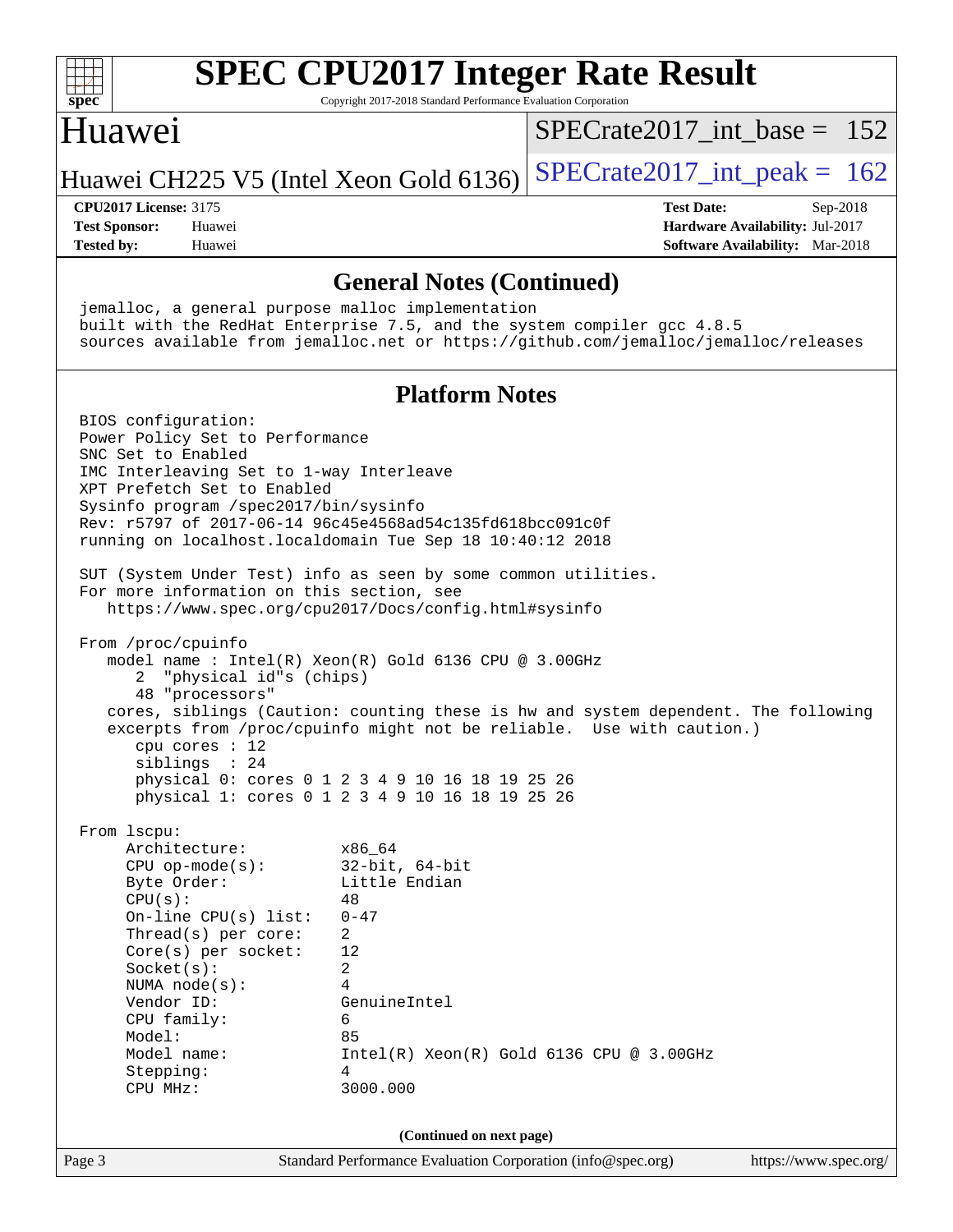| spec                                                                                                                                                                                                                                          |                                                                                                                                                                                                                                                                                                                                                                                                                                                                                                                                                                                                                                                                       | Copyright 2017-2018 Standard Performance Evaluation Corporation                                                                                                                                                                                                                                                                                                                                                                                                                              | <b>SPEC CPU2017 Integer Rate Result</b>                                                                      |
|-----------------------------------------------------------------------------------------------------------------------------------------------------------------------------------------------------------------------------------------------|-----------------------------------------------------------------------------------------------------------------------------------------------------------------------------------------------------------------------------------------------------------------------------------------------------------------------------------------------------------------------------------------------------------------------------------------------------------------------------------------------------------------------------------------------------------------------------------------------------------------------------------------------------------------------|----------------------------------------------------------------------------------------------------------------------------------------------------------------------------------------------------------------------------------------------------------------------------------------------------------------------------------------------------------------------------------------------------------------------------------------------------------------------------------------------|--------------------------------------------------------------------------------------------------------------|
| Huawei                                                                                                                                                                                                                                        |                                                                                                                                                                                                                                                                                                                                                                                                                                                                                                                                                                                                                                                                       |                                                                                                                                                                                                                                                                                                                                                                                                                                                                                              | $SPECrate2017$ int base = 152                                                                                |
|                                                                                                                                                                                                                                               |                                                                                                                                                                                                                                                                                                                                                                                                                                                                                                                                                                                                                                                                       | Huawei CH225 V5 (Intel Xeon Gold 6136)                                                                                                                                                                                                                                                                                                                                                                                                                                                       | $SPECrate2017\_int\_peak = 162$                                                                              |
| <b>CPU2017 License: 3175</b><br><b>Test Sponsor:</b><br><b>Tested by:</b>                                                                                                                                                                     | Huawei<br>Huawei                                                                                                                                                                                                                                                                                                                                                                                                                                                                                                                                                                                                                                                      |                                                                                                                                                                                                                                                                                                                                                                                                                                                                                              | <b>Test Date:</b><br>$Sep-2018$<br>Hardware Availability: Jul-2017<br><b>Software Availability:</b> Mar-2018 |
|                                                                                                                                                                                                                                               |                                                                                                                                                                                                                                                                                                                                                                                                                                                                                                                                                                                                                                                                       | <b>Platform Notes (Continued)</b>                                                                                                                                                                                                                                                                                                                                                                                                                                                            |                                                                                                              |
| BogoMIPS:<br>Lld cache:<br>Lli cache:<br>$L2$ cache:<br>L3 cache:<br>physical chip.<br>node distances:<br>node<br>$\Omega$<br>0:<br>10<br>1:<br>11<br>2:<br>21<br>3:<br>21<br>From /proc/meminfo<br>MemTotal:<br>Hugepagesize:<br>os-release: | Virtualization:<br>NUMA node0 CPU(s):<br>NUMA $node1$ $CPU(s):$<br>NUMA $node2$ $CPU(s):$<br>NUMA node3 CPU(s):<br>/proc/cpuinfo cache data<br>cache size : 25344 KB<br>From numactl --hardware<br>$available: 4 nodes (0-3)$<br>node 0 size: 96433 MB<br>node 0 free: 93854 MB<br>node 1 size: 98304 MB<br>node 1 free: 95600 MB<br>node 2 size: 98304 MB<br>node 2 free: 96023 MB<br>node 3 size: 98304 MB<br>node 3 free: 96034 MB<br>1<br>2<br>3<br>11<br>21<br>21<br>21<br>21<br>10<br>21<br>10<br>11<br>21<br>11<br>10<br>394168644 kB<br>HugePages_Total:<br>0<br>From /etc/*release* /etc/*version*<br>VERSION="7.3 (Maipo)"<br>ID="rhel"<br>ID_LIKE="fedora" | 6005.56<br>$VT - x$<br>32K<br>32K<br>1024K<br>25344K<br>$0-2, 5, 7, 10, 24-26, 29, 31, 34$<br>3, 4, 6, 8, 9, 11, 27, 28, 30, 32, 33, 35<br>12-14, 17, 19, 22, 36-38, 41, 43, 46<br>15, 16, 18, 20, 21, 23, 39, 40, 42, 44, 45, 47<br>node 0 cpus: 0 1 2 5 7 10 24 25 26 29 31 34<br>node 1 cpus: 3 4 6 8 9 11 27 28 30 32 33 35<br>node 2 cpus: 12 13 14 17 19 22 36 37 38 41 43 46<br>node 3 cpus: 15 16 18 20 21 23 39 40 42 44 45 47<br>2048 kB<br>NAME="Red Hat Enterprise Linux Server" | WARNING: a numactl 'node' might or might not correspond to a                                                 |
|                                                                                                                                                                                                                                               |                                                                                                                                                                                                                                                                                                                                                                                                                                                                                                                                                                                                                                                                       | (Continued on next page)                                                                                                                                                                                                                                                                                                                                                                                                                                                                     |                                                                                                              |

Page 4 Standard Performance Evaluation Corporation [\(info@spec.org\)](mailto:info@spec.org) <https://www.spec.org/>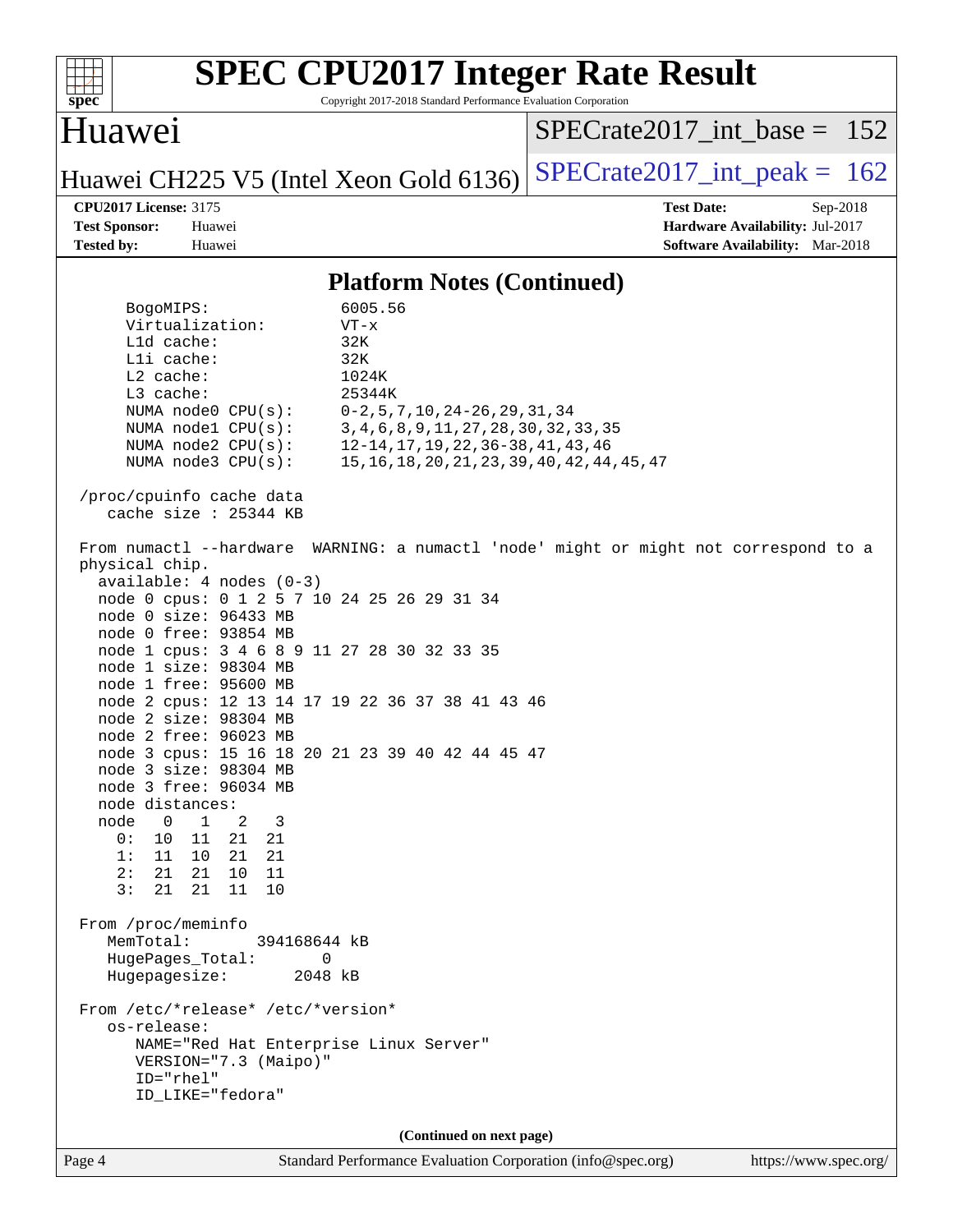| <b>SPEC CPU2017 Integer Rate Result</b>                                                                                                                                                                                                                                                                                                                                                                                                                                                  |                                        |
|------------------------------------------------------------------------------------------------------------------------------------------------------------------------------------------------------------------------------------------------------------------------------------------------------------------------------------------------------------------------------------------------------------------------------------------------------------------------------------------|----------------------------------------|
| $spec^*$<br>Copyright 2017-2018 Standard Performance Evaluation Corporation                                                                                                                                                                                                                                                                                                                                                                                                              |                                        |
| Huawei                                                                                                                                                                                                                                                                                                                                                                                                                                                                                   | $SPECrate2017\_int\_base = 152$        |
| Huawei CH225 V5 (Intel Xeon Gold 6136)                                                                                                                                                                                                                                                                                                                                                                                                                                                   | $SPECrate2017\_int\_peak = 162$        |
| <b>CPU2017 License: 3175</b>                                                                                                                                                                                                                                                                                                                                                                                                                                                             | <b>Test Date:</b><br>Sep-2018          |
| <b>Test Sponsor:</b><br>Huawei                                                                                                                                                                                                                                                                                                                                                                                                                                                           | Hardware Availability: Jul-2017        |
| <b>Tested by:</b><br>Huawei                                                                                                                                                                                                                                                                                                                                                                                                                                                              | <b>Software Availability:</b> Mar-2018 |
| <b>Platform Notes (Continued)</b>                                                                                                                                                                                                                                                                                                                                                                                                                                                        |                                        |
| VERSION ID="7.3"<br>PRETTY_NAME="Red Hat Enterprise Linux Server 7.3 (Maipo)"<br>ANSI COLOR="0;31"<br>CPE_NAME="cpe:/o:redhat:enterprise_linux:7.3:GA:server"<br>redhat-release: Red Hat Enterprise Linux Server release 7.3 (Maipo)<br>system-release: Red Hat Enterprise Linux Server release 7.3 (Maipo)<br>system-release-cpe: cpe:/o:redhat:enterprise_linux:7.3:ga:server<br>uname $-a$ :<br>Linux localhost.localdomain 3.10.0-693.11.6.el7.x86_64 #1 SMP Thu Dec 28 14:23:39 EST |                                        |
| 2017 x86_64 x86_64 x86_64 GNU/Linux<br>run-level 3 Sep 18 10:38                                                                                                                                                                                                                                                                                                                                                                                                                          |                                        |
| SPEC is set to: $/$ spec2017<br>Type Size Used Avail Use% Mounted on<br>Filesystem<br>/dev/sda4<br>xfs<br>400G 8.3G 392G<br>$3\frac{6}{9}$ /                                                                                                                                                                                                                                                                                                                                             |                                        |
| Additional information from dmidecode follows. WARNING: Use caution when you interpret<br>this section. The 'dmidecode' program reads system data which is "intended to allow<br>hardware to be accurately determined", but the intent may not be met, as there are<br>frequent changes to hardware, firmware, and the "DMTF SMBIOS" standard.<br>BIOS INSYDE Corp. 0.80 06/27/2018<br>Memory:<br>24x Samsung M393A2K43BB1-CTD 16 GB 2 rank 2666                                         |                                        |
| (End of data from sysinfo program)                                                                                                                                                                                                                                                                                                                                                                                                                                                       |                                        |
| <b>Compiler Version Notes</b>                                                                                                                                                                                                                                                                                                                                                                                                                                                            | =========================              |

CC  $500.perlbench_r(base) 502.gcc_r(base) 505.mef_r(base) 525.xA264_r(base)$  557.xz\_r(base) ----------------------------------------------------------------------------- icc (ICC) 18.0.2 20180210 Copyright (C) 1985-2018 Intel Corporation. All rights reserved. ------------------------------------------------------------------------------ ============================================================================== CC 500.perlbench\_r(peak)  $502.\text{sec}\xspace_r(\text{peak})$  505.mcf\_r(peak) 525.x264\_r(peak) 557.xz\_r(peak) ----------------------------------------------------------------------------- icc (ICC) 18.0.2 20180210 Copyright (C) 1985-2018 Intel Corporation. All rights reserved. ------------------------------------------------------------------------------

**(Continued on next page)**

Page 5 Standard Performance Evaluation Corporation [\(info@spec.org\)](mailto:info@spec.org) <https://www.spec.org/>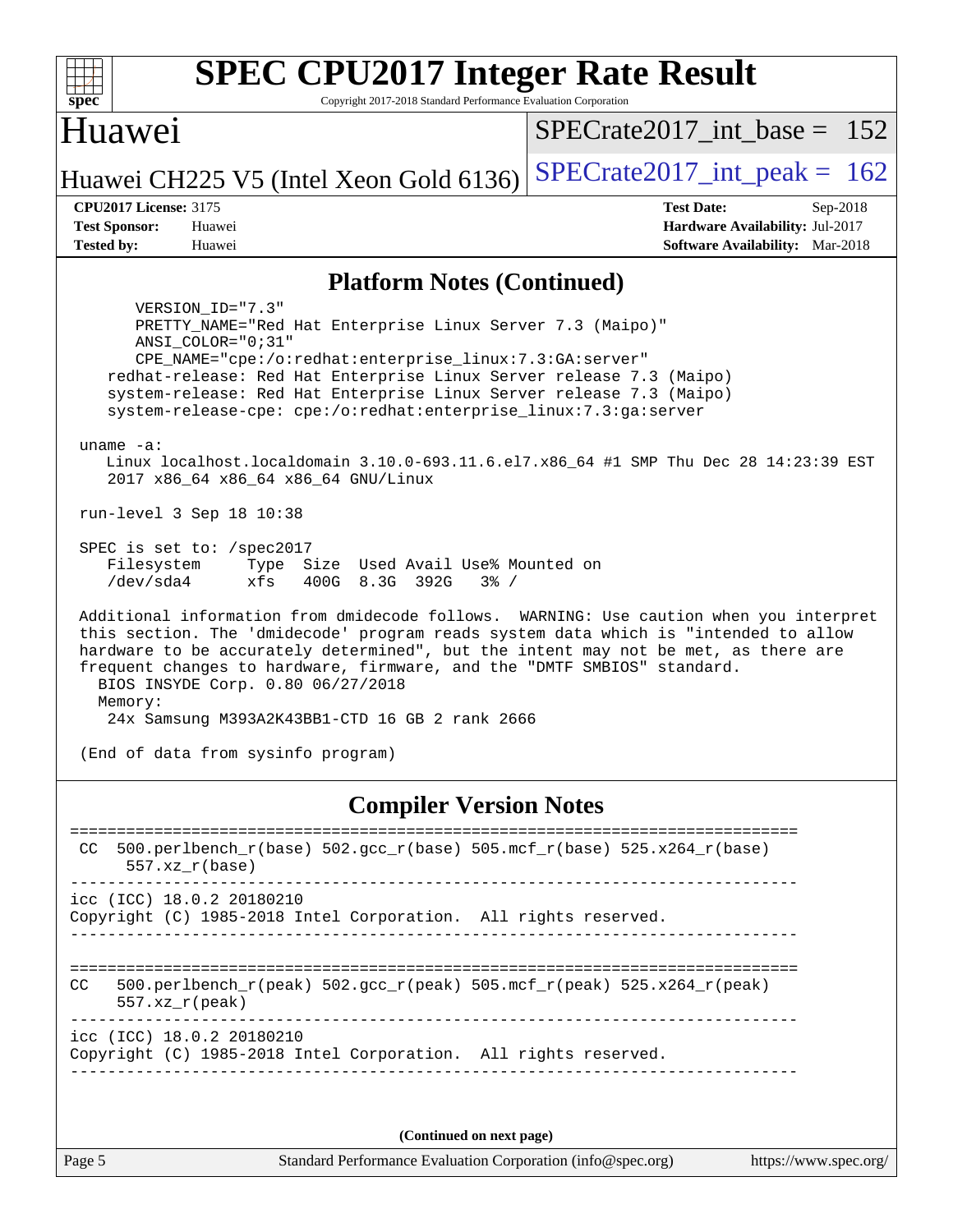

Copyright 2017-2018 Standard Performance Evaluation Corporation

## Huawei

[SPECrate2017\\_int\\_base =](http://www.spec.org/auto/cpu2017/Docs/result-fields.html#SPECrate2017intbase) 152

Huawei CH225 V5 (Intel Xeon Gold 6136) SPECrate  $2017$ \_int\_peak = 162

**[CPU2017 License:](http://www.spec.org/auto/cpu2017/Docs/result-fields.html#CPU2017License)** 3175 **[Test Date:](http://www.spec.org/auto/cpu2017/Docs/result-fields.html#TestDate)** Sep-2018 **[Test Sponsor:](http://www.spec.org/auto/cpu2017/Docs/result-fields.html#TestSponsor)** Huawei **[Hardware Availability:](http://www.spec.org/auto/cpu2017/Docs/result-fields.html#HardwareAvailability)** Jul-2017 **[Tested by:](http://www.spec.org/auto/cpu2017/Docs/result-fields.html#Testedby)** Huawei **[Software Availability:](http://www.spec.org/auto/cpu2017/Docs/result-fields.html#SoftwareAvailability)** Mar-2018

### **[Compiler Version Notes \(Continued\)](http://www.spec.org/auto/cpu2017/Docs/result-fields.html#CompilerVersionNotes)**

| CXXC 520.omnetpp $r(base)$ 523.xalancbmk $r(base)$ 531.deepsjeng $r(base)$<br>$541.$ leela $r(base)$ |
|------------------------------------------------------------------------------------------------------|
| icpc (ICC) 18.0.2 20180210                                                                           |
| Copyright (C) 1985-2018 Intel Corporation. All rights reserved.                                      |
|                                                                                                      |
|                                                                                                      |
| CXXC 520.omnetpp $r(\text{peak})$ 523.xalancbmk $r(\text{peak})$ 531.deepsjeng $r(\text{peak})$      |
| 541.leela_r(peak)                                                                                    |
|                                                                                                      |
| icpc (ICC) 18.0.2 20180210<br>Copyright (C) 1985-2018 Intel Corporation. All rights reserved.        |
|                                                                                                      |
|                                                                                                      |
|                                                                                                      |
| 548.exchange2 r(base)<br>FC.                                                                         |
| ifort (IFORT) 18.0.2 20180210                                                                        |
| Copyright (C) 1985-2018 Intel Corporation. All rights reserved.                                      |
|                                                                                                      |
|                                                                                                      |
| 548. $exchange2 r (peak)$<br>FC.                                                                     |
|                                                                                                      |
| ifort (IFORT) 18.0.2 20180210                                                                        |
| Copyright (C) 1985-2018 Intel Corporation. All rights reserved.                                      |
|                                                                                                      |

# **[Base Compiler Invocation](http://www.spec.org/auto/cpu2017/Docs/result-fields.html#BaseCompilerInvocation)**

[C benchmarks](http://www.spec.org/auto/cpu2017/Docs/result-fields.html#Cbenchmarks): [icc -m64 -std=c11](http://www.spec.org/cpu2017/results/res2018q4/cpu2017-20180920-08928.flags.html#user_CCbase_intel_icc_64bit_c11_33ee0cdaae7deeeab2a9725423ba97205ce30f63b9926c2519791662299b76a0318f32ddfffdc46587804de3178b4f9328c46fa7c2b0cd779d7a61945c91cd35)

[C++ benchmarks:](http://www.spec.org/auto/cpu2017/Docs/result-fields.html#CXXbenchmarks) [icpc -m64](http://www.spec.org/cpu2017/results/res2018q4/cpu2017-20180920-08928.flags.html#user_CXXbase_intel_icpc_64bit_4ecb2543ae3f1412ef961e0650ca070fec7b7afdcd6ed48761b84423119d1bf6bdf5cad15b44d48e7256388bc77273b966e5eb805aefd121eb22e9299b2ec9d9)

[Fortran benchmarks](http://www.spec.org/auto/cpu2017/Docs/result-fields.html#Fortranbenchmarks): [ifort -m64](http://www.spec.org/cpu2017/results/res2018q4/cpu2017-20180920-08928.flags.html#user_FCbase_intel_ifort_64bit_24f2bb282fbaeffd6157abe4f878425411749daecae9a33200eee2bee2fe76f3b89351d69a8130dd5949958ce389cf37ff59a95e7a40d588e8d3a57e0c3fd751)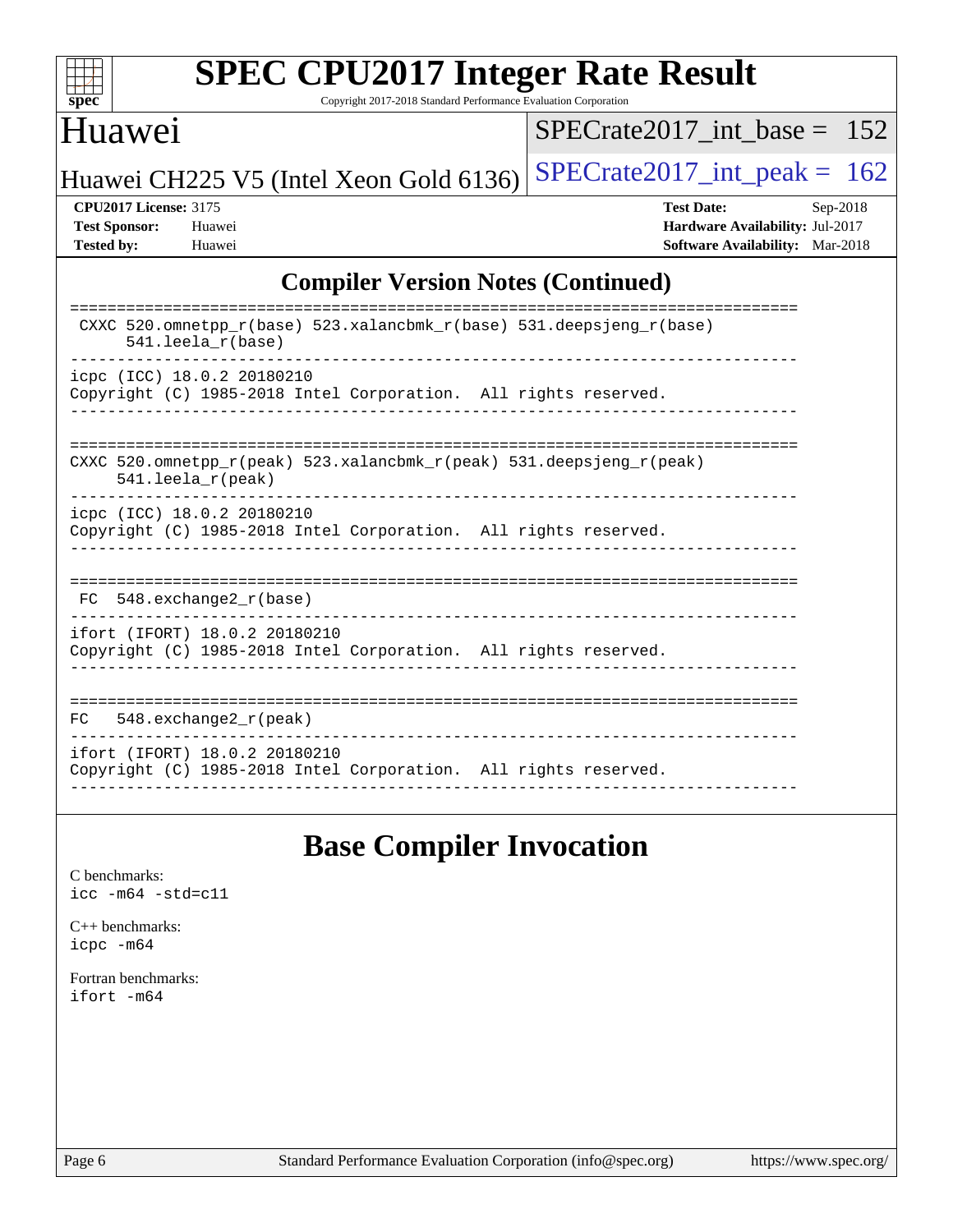

Copyright 2017-2018 Standard Performance Evaluation Corporation

## Huawei

[SPECrate2017\\_int\\_base =](http://www.spec.org/auto/cpu2017/Docs/result-fields.html#SPECrate2017intbase) 152

Huawei CH225 V5 (Intel Xeon Gold 6136) SPECrate  $2017$ \_int\_peak = 162

**[Test Sponsor:](http://www.spec.org/auto/cpu2017/Docs/result-fields.html#TestSponsor)** Huawei **[Hardware Availability:](http://www.spec.org/auto/cpu2017/Docs/result-fields.html#HardwareAvailability)** Jul-2017 **[Tested by:](http://www.spec.org/auto/cpu2017/Docs/result-fields.html#Testedby)** Huawei **[Software Availability:](http://www.spec.org/auto/cpu2017/Docs/result-fields.html#SoftwareAvailability)** Mar-2018

**[CPU2017 License:](http://www.spec.org/auto/cpu2017/Docs/result-fields.html#CPU2017License)** 3175 **[Test Date:](http://www.spec.org/auto/cpu2017/Docs/result-fields.html#TestDate)** Sep-2018

**[Base Portability Flags](http://www.spec.org/auto/cpu2017/Docs/result-fields.html#BasePortabilityFlags)**

 500.perlbench\_r: [-DSPEC\\_LP64](http://www.spec.org/cpu2017/results/res2018q4/cpu2017-20180920-08928.flags.html#b500.perlbench_r_basePORTABILITY_DSPEC_LP64) [-DSPEC\\_LINUX\\_X64](http://www.spec.org/cpu2017/results/res2018q4/cpu2017-20180920-08928.flags.html#b500.perlbench_r_baseCPORTABILITY_DSPEC_LINUX_X64) 502.gcc\_r: [-DSPEC\\_LP64](http://www.spec.org/cpu2017/results/res2018q4/cpu2017-20180920-08928.flags.html#suite_basePORTABILITY502_gcc_r_DSPEC_LP64) 505.mcf\_r: [-DSPEC\\_LP64](http://www.spec.org/cpu2017/results/res2018q4/cpu2017-20180920-08928.flags.html#suite_basePORTABILITY505_mcf_r_DSPEC_LP64) 520.omnetpp\_r: [-DSPEC\\_LP64](http://www.spec.org/cpu2017/results/res2018q4/cpu2017-20180920-08928.flags.html#suite_basePORTABILITY520_omnetpp_r_DSPEC_LP64) 523.xalancbmk\_r: [-DSPEC\\_LP64](http://www.spec.org/cpu2017/results/res2018q4/cpu2017-20180920-08928.flags.html#suite_basePORTABILITY523_xalancbmk_r_DSPEC_LP64) [-DSPEC\\_LINUX](http://www.spec.org/cpu2017/results/res2018q4/cpu2017-20180920-08928.flags.html#b523.xalancbmk_r_baseCXXPORTABILITY_DSPEC_LINUX) 525.x264\_r: [-DSPEC\\_LP64](http://www.spec.org/cpu2017/results/res2018q4/cpu2017-20180920-08928.flags.html#suite_basePORTABILITY525_x264_r_DSPEC_LP64) 531.deepsjeng\_r: [-DSPEC\\_LP64](http://www.spec.org/cpu2017/results/res2018q4/cpu2017-20180920-08928.flags.html#suite_basePORTABILITY531_deepsjeng_r_DSPEC_LP64) 541.leela\_r: [-DSPEC\\_LP64](http://www.spec.org/cpu2017/results/res2018q4/cpu2017-20180920-08928.flags.html#suite_basePORTABILITY541_leela_r_DSPEC_LP64) 548.exchange2\_r: [-DSPEC\\_LP64](http://www.spec.org/cpu2017/results/res2018q4/cpu2017-20180920-08928.flags.html#suite_basePORTABILITY548_exchange2_r_DSPEC_LP64) 557.xz\_r: [-DSPEC\\_LP64](http://www.spec.org/cpu2017/results/res2018q4/cpu2017-20180920-08928.flags.html#suite_basePORTABILITY557_xz_r_DSPEC_LP64)

# **[Base Optimization Flags](http://www.spec.org/auto/cpu2017/Docs/result-fields.html#BaseOptimizationFlags)**

#### [C benchmarks](http://www.spec.org/auto/cpu2017/Docs/result-fields.html#Cbenchmarks):

[-Wl,-z,muldefs](http://www.spec.org/cpu2017/results/res2018q4/cpu2017-20180920-08928.flags.html#user_CCbase_link_force_multiple1_b4cbdb97b34bdee9ceefcfe54f4c8ea74255f0b02a4b23e853cdb0e18eb4525ac79b5a88067c842dd0ee6996c24547a27a4b99331201badda8798ef8a743f577) [-xCORE-AVX512](http://www.spec.org/cpu2017/results/res2018q4/cpu2017-20180920-08928.flags.html#user_CCbase_f-xCORE-AVX512) [-ipo](http://www.spec.org/cpu2017/results/res2018q4/cpu2017-20180920-08928.flags.html#user_CCbase_f-ipo) [-O3](http://www.spec.org/cpu2017/results/res2018q4/cpu2017-20180920-08928.flags.html#user_CCbase_f-O3) [-no-prec-div](http://www.spec.org/cpu2017/results/res2018q4/cpu2017-20180920-08928.flags.html#user_CCbase_f-no-prec-div) [-qopt-mem-layout-trans=3](http://www.spec.org/cpu2017/results/res2018q4/cpu2017-20180920-08928.flags.html#user_CCbase_f-qopt-mem-layout-trans_de80db37974c74b1f0e20d883f0b675c88c3b01e9d123adea9b28688d64333345fb62bc4a798493513fdb68f60282f9a726aa07f478b2f7113531aecce732043) [-L/usr/local/je5.0.1-64/lib](http://www.spec.org/cpu2017/results/res2018q4/cpu2017-20180920-08928.flags.html#user_CCbase_jemalloc_link_path64_4b10a636b7bce113509b17f3bd0d6226c5fb2346b9178c2d0232c14f04ab830f976640479e5c33dc2bcbbdad86ecfb6634cbbd4418746f06f368b512fced5394) [-ljemalloc](http://www.spec.org/cpu2017/results/res2018q4/cpu2017-20180920-08928.flags.html#user_CCbase_jemalloc_link_lib_d1249b907c500fa1c0672f44f562e3d0f79738ae9e3c4a9c376d49f265a04b9c99b167ecedbf6711b3085be911c67ff61f150a17b3472be731631ba4d0471706)

[C++ benchmarks:](http://www.spec.org/auto/cpu2017/Docs/result-fields.html#CXXbenchmarks)

[-Wl,-z,muldefs](http://www.spec.org/cpu2017/results/res2018q4/cpu2017-20180920-08928.flags.html#user_CXXbase_link_force_multiple1_b4cbdb97b34bdee9ceefcfe54f4c8ea74255f0b02a4b23e853cdb0e18eb4525ac79b5a88067c842dd0ee6996c24547a27a4b99331201badda8798ef8a743f577) [-xCORE-AVX512](http://www.spec.org/cpu2017/results/res2018q4/cpu2017-20180920-08928.flags.html#user_CXXbase_f-xCORE-AVX512) [-ipo](http://www.spec.org/cpu2017/results/res2018q4/cpu2017-20180920-08928.flags.html#user_CXXbase_f-ipo) [-O3](http://www.spec.org/cpu2017/results/res2018q4/cpu2017-20180920-08928.flags.html#user_CXXbase_f-O3) [-no-prec-div](http://www.spec.org/cpu2017/results/res2018q4/cpu2017-20180920-08928.flags.html#user_CXXbase_f-no-prec-div) [-qopt-mem-layout-trans=3](http://www.spec.org/cpu2017/results/res2018q4/cpu2017-20180920-08928.flags.html#user_CXXbase_f-qopt-mem-layout-trans_de80db37974c74b1f0e20d883f0b675c88c3b01e9d123adea9b28688d64333345fb62bc4a798493513fdb68f60282f9a726aa07f478b2f7113531aecce732043) [-L/usr/local/je5.0.1-64/lib](http://www.spec.org/cpu2017/results/res2018q4/cpu2017-20180920-08928.flags.html#user_CXXbase_jemalloc_link_path64_4b10a636b7bce113509b17f3bd0d6226c5fb2346b9178c2d0232c14f04ab830f976640479e5c33dc2bcbbdad86ecfb6634cbbd4418746f06f368b512fced5394) [-ljemalloc](http://www.spec.org/cpu2017/results/res2018q4/cpu2017-20180920-08928.flags.html#user_CXXbase_jemalloc_link_lib_d1249b907c500fa1c0672f44f562e3d0f79738ae9e3c4a9c376d49f265a04b9c99b167ecedbf6711b3085be911c67ff61f150a17b3472be731631ba4d0471706)

#### [Fortran benchmarks](http://www.spec.org/auto/cpu2017/Docs/result-fields.html#Fortranbenchmarks):

[-Wl,-z,muldefs](http://www.spec.org/cpu2017/results/res2018q4/cpu2017-20180920-08928.flags.html#user_FCbase_link_force_multiple1_b4cbdb97b34bdee9ceefcfe54f4c8ea74255f0b02a4b23e853cdb0e18eb4525ac79b5a88067c842dd0ee6996c24547a27a4b99331201badda8798ef8a743f577) [-xCORE-AVX512](http://www.spec.org/cpu2017/results/res2018q4/cpu2017-20180920-08928.flags.html#user_FCbase_f-xCORE-AVX512) [-ipo](http://www.spec.org/cpu2017/results/res2018q4/cpu2017-20180920-08928.flags.html#user_FCbase_f-ipo) [-O3](http://www.spec.org/cpu2017/results/res2018q4/cpu2017-20180920-08928.flags.html#user_FCbase_f-O3) [-no-prec-div](http://www.spec.org/cpu2017/results/res2018q4/cpu2017-20180920-08928.flags.html#user_FCbase_f-no-prec-div) [-qopt-mem-layout-trans=3](http://www.spec.org/cpu2017/results/res2018q4/cpu2017-20180920-08928.flags.html#user_FCbase_f-qopt-mem-layout-trans_de80db37974c74b1f0e20d883f0b675c88c3b01e9d123adea9b28688d64333345fb62bc4a798493513fdb68f60282f9a726aa07f478b2f7113531aecce732043) [-nostandard-realloc-lhs](http://www.spec.org/cpu2017/results/res2018q4/cpu2017-20180920-08928.flags.html#user_FCbase_f_2003_std_realloc_82b4557e90729c0f113870c07e44d33d6f5a304b4f63d4c15d2d0f1fab99f5daaed73bdb9275d9ae411527f28b936061aa8b9c8f2d63842963b95c9dd6426b8a) [-L/usr/local/je5.0.1-64/lib](http://www.spec.org/cpu2017/results/res2018q4/cpu2017-20180920-08928.flags.html#user_FCbase_jemalloc_link_path64_4b10a636b7bce113509b17f3bd0d6226c5fb2346b9178c2d0232c14f04ab830f976640479e5c33dc2bcbbdad86ecfb6634cbbd4418746f06f368b512fced5394) [-ljemalloc](http://www.spec.org/cpu2017/results/res2018q4/cpu2017-20180920-08928.flags.html#user_FCbase_jemalloc_link_lib_d1249b907c500fa1c0672f44f562e3d0f79738ae9e3c4a9c376d49f265a04b9c99b167ecedbf6711b3085be911c67ff61f150a17b3472be731631ba4d0471706)

# **[Peak Compiler Invocation](http://www.spec.org/auto/cpu2017/Docs/result-fields.html#PeakCompilerInvocation)**

[C benchmarks \(except as noted below\)](http://www.spec.org/auto/cpu2017/Docs/result-fields.html#Cbenchmarksexceptasnotedbelow): [icc -m64 -std=c11](http://www.spec.org/cpu2017/results/res2018q4/cpu2017-20180920-08928.flags.html#user_CCpeak_intel_icc_64bit_c11_33ee0cdaae7deeeab2a9725423ba97205ce30f63b9926c2519791662299b76a0318f32ddfffdc46587804de3178b4f9328c46fa7c2b0cd779d7a61945c91cd35)

502.gcc\_r: [icc -m32 -std=c11 -L/home/prasadj/specdev/IC18u2\\_Internal/lin\\_18\\_0\\_20180210/compiler/lib/ia32\\_lin](http://www.spec.org/cpu2017/results/res2018q4/cpu2017-20180920-08928.flags.html#user_peakCCLD502_gcc_r_intel_icc_a481ac844e7127046fad14d498c730a1848fa901fbbb2c3dfdd5e9fbbac777c8009953946d55d8b6afe8ed0da70dd2b4f8dedbdf7ab1ee211ba70d24a5d89f85)

[C++ benchmarks \(except as noted below\):](http://www.spec.org/auto/cpu2017/Docs/result-fields.html#CXXbenchmarksexceptasnotedbelow) [icpc -m64](http://www.spec.org/cpu2017/results/res2018q4/cpu2017-20180920-08928.flags.html#user_CXXpeak_intel_icpc_64bit_4ecb2543ae3f1412ef961e0650ca070fec7b7afdcd6ed48761b84423119d1bf6bdf5cad15b44d48e7256388bc77273b966e5eb805aefd121eb22e9299b2ec9d9)

523.xalancbmk\_r: [icpc -m32 -L/home/prasadj/specdev/IC18u2\\_Internal/lin\\_18\\_0\\_20180210/compiler/lib/ia32\\_lin](http://www.spec.org/cpu2017/results/res2018q4/cpu2017-20180920-08928.flags.html#user_peakCXXLD523_xalancbmk_r_intel_icpc_c6d030cd79af6ea7d6fb64c57e8fe7ae8fe0b96fc5a3b3f4a10e3273b3d7fa9decd8263f6330cef23f751cb093a69fae84a2bf4c243500a8eed069248128076f)

[Fortran benchmarks](http://www.spec.org/auto/cpu2017/Docs/result-fields.html#Fortranbenchmarks): [ifort -m64](http://www.spec.org/cpu2017/results/res2018q4/cpu2017-20180920-08928.flags.html#user_FCpeak_intel_ifort_64bit_24f2bb282fbaeffd6157abe4f878425411749daecae9a33200eee2bee2fe76f3b89351d69a8130dd5949958ce389cf37ff59a95e7a40d588e8d3a57e0c3fd751)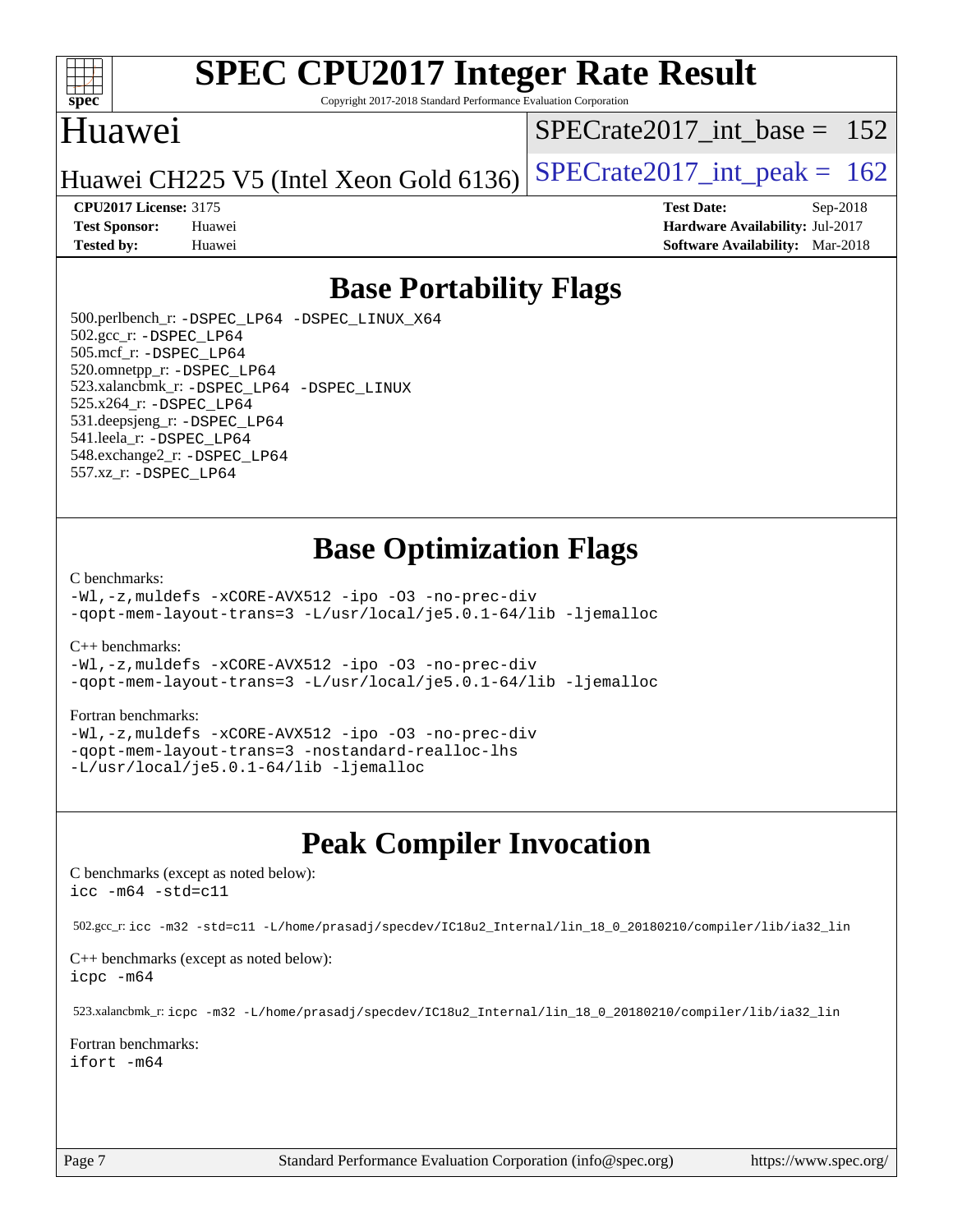

Copyright 2017-2018 Standard Performance Evaluation Corporation

# Huawei

[SPECrate2017\\_int\\_base =](http://www.spec.org/auto/cpu2017/Docs/result-fields.html#SPECrate2017intbase) 152

Huawei CH225 V5 (Intel Xeon Gold 6136) SPECrate  $2017$ \_int\_peak = 162

**[Tested by:](http://www.spec.org/auto/cpu2017/Docs/result-fields.html#Testedby)** Huawei **[Software Availability:](http://www.spec.org/auto/cpu2017/Docs/result-fields.html#SoftwareAvailability)** Mar-2018

**[CPU2017 License:](http://www.spec.org/auto/cpu2017/Docs/result-fields.html#CPU2017License)** 3175 **[Test Date:](http://www.spec.org/auto/cpu2017/Docs/result-fields.html#TestDate)** Sep-2018 **[Test Sponsor:](http://www.spec.org/auto/cpu2017/Docs/result-fields.html#TestSponsor)** Huawei **[Hardware Availability:](http://www.spec.org/auto/cpu2017/Docs/result-fields.html#HardwareAvailability)** Jul-2017

# **[Peak Portability Flags](http://www.spec.org/auto/cpu2017/Docs/result-fields.html#PeakPortabilityFlags)**

 500.perlbench\_r: [-DSPEC\\_LP64](http://www.spec.org/cpu2017/results/res2018q4/cpu2017-20180920-08928.flags.html#b500.perlbench_r_peakPORTABILITY_DSPEC_LP64) [-DSPEC\\_LINUX\\_X64](http://www.spec.org/cpu2017/results/res2018q4/cpu2017-20180920-08928.flags.html#b500.perlbench_r_peakCPORTABILITY_DSPEC_LINUX_X64) 502.gcc\_r: [-D\\_FILE\\_OFFSET\\_BITS=64](http://www.spec.org/cpu2017/results/res2018q4/cpu2017-20180920-08928.flags.html#user_peakPORTABILITY502_gcc_r_file_offset_bits_64_5ae949a99b284ddf4e95728d47cb0843d81b2eb0e18bdfe74bbf0f61d0b064f4bda2f10ea5eb90e1dcab0e84dbc592acfc5018bc955c18609f94ddb8d550002c) 505.mcf\_r: [-DSPEC\\_LP64](http://www.spec.org/cpu2017/results/res2018q4/cpu2017-20180920-08928.flags.html#suite_peakPORTABILITY505_mcf_r_DSPEC_LP64) 520.omnetpp\_r: [-DSPEC\\_LP64](http://www.spec.org/cpu2017/results/res2018q4/cpu2017-20180920-08928.flags.html#suite_peakPORTABILITY520_omnetpp_r_DSPEC_LP64) 523.xalancbmk\_r: [-D\\_FILE\\_OFFSET\\_BITS=64](http://www.spec.org/cpu2017/results/res2018q4/cpu2017-20180920-08928.flags.html#user_peakPORTABILITY523_xalancbmk_r_file_offset_bits_64_5ae949a99b284ddf4e95728d47cb0843d81b2eb0e18bdfe74bbf0f61d0b064f4bda2f10ea5eb90e1dcab0e84dbc592acfc5018bc955c18609f94ddb8d550002c) [-DSPEC\\_LINUX](http://www.spec.org/cpu2017/results/res2018q4/cpu2017-20180920-08928.flags.html#b523.xalancbmk_r_peakCXXPORTABILITY_DSPEC_LINUX) 525.x264\_r: [-DSPEC\\_LP64](http://www.spec.org/cpu2017/results/res2018q4/cpu2017-20180920-08928.flags.html#suite_peakPORTABILITY525_x264_r_DSPEC_LP64) 531.deepsjeng\_r: [-DSPEC\\_LP64](http://www.spec.org/cpu2017/results/res2018q4/cpu2017-20180920-08928.flags.html#suite_peakPORTABILITY531_deepsjeng_r_DSPEC_LP64) 541.leela\_r: [-DSPEC\\_LP64](http://www.spec.org/cpu2017/results/res2018q4/cpu2017-20180920-08928.flags.html#suite_peakPORTABILITY541_leela_r_DSPEC_LP64) 548.exchange2\_r: [-DSPEC\\_LP64](http://www.spec.org/cpu2017/results/res2018q4/cpu2017-20180920-08928.flags.html#suite_peakPORTABILITY548_exchange2_r_DSPEC_LP64) 557.xz\_r: [-DSPEC\\_LP64](http://www.spec.org/cpu2017/results/res2018q4/cpu2017-20180920-08928.flags.html#suite_peakPORTABILITY557_xz_r_DSPEC_LP64)

# **[Peak Optimization Flags](http://www.spec.org/auto/cpu2017/Docs/result-fields.html#PeakOptimizationFlags)**

[C benchmarks](http://www.spec.org/auto/cpu2017/Docs/result-fields.html#Cbenchmarks):

```
 500.perlbench_r: -Wl,-z,muldefs -prof-gen(pass 1) -prof-use(pass 2) -ipo
-xCORE-AVX512 -O3 -no-prec-div -qopt-mem-layout-trans=3
-fno-strict-overflow -L/usr/local/je5.0.1-64/lib
-ljemalloc
 502.gcc_r: -Wl,-z,muldefs -prof-gen(pass 1) -prof-use(pass 2) -ipo
-xCORE-AVX512 -O3 -no-prec-div -qopt-mem-layout-trans=3
-L/usr/local/je5.0.1-32/lib -ljemalloc
505.\text{mcf}_r: basepeak = yes
525.x264_r: basepeak = yes
557.xz_r: basepeak = yes
C++ benchmarks: 
 520.omnetpp_r: basepeak = yes
 523.xalancbmk_r: -Wl,-z,muldefs -prof-gen(pass 1) -prof-use(pass 2) -ipo
-xCORE-AVX512 -O3 -no-prec-div -qopt-mem-layout-trans=3
-L/usr/local/je5.0.1-32/lib -ljemalloc
 531.deepsjeng_r: basepeak = yes
 541.leela_r: -Wl,-z,muldefs -prof-gen(pass 1) -prof-use(pass 2) -ipo
-xCORE-AVX512 -O3 -no-prec-div -qopt-mem-layout-trans=3
-L/usr/local/je5.0.1-64/lib -ljemalloc
                                       (Continued on next page)
```
Page 8 Standard Performance Evaluation Corporation [\(info@spec.org\)](mailto:info@spec.org) <https://www.spec.org/>